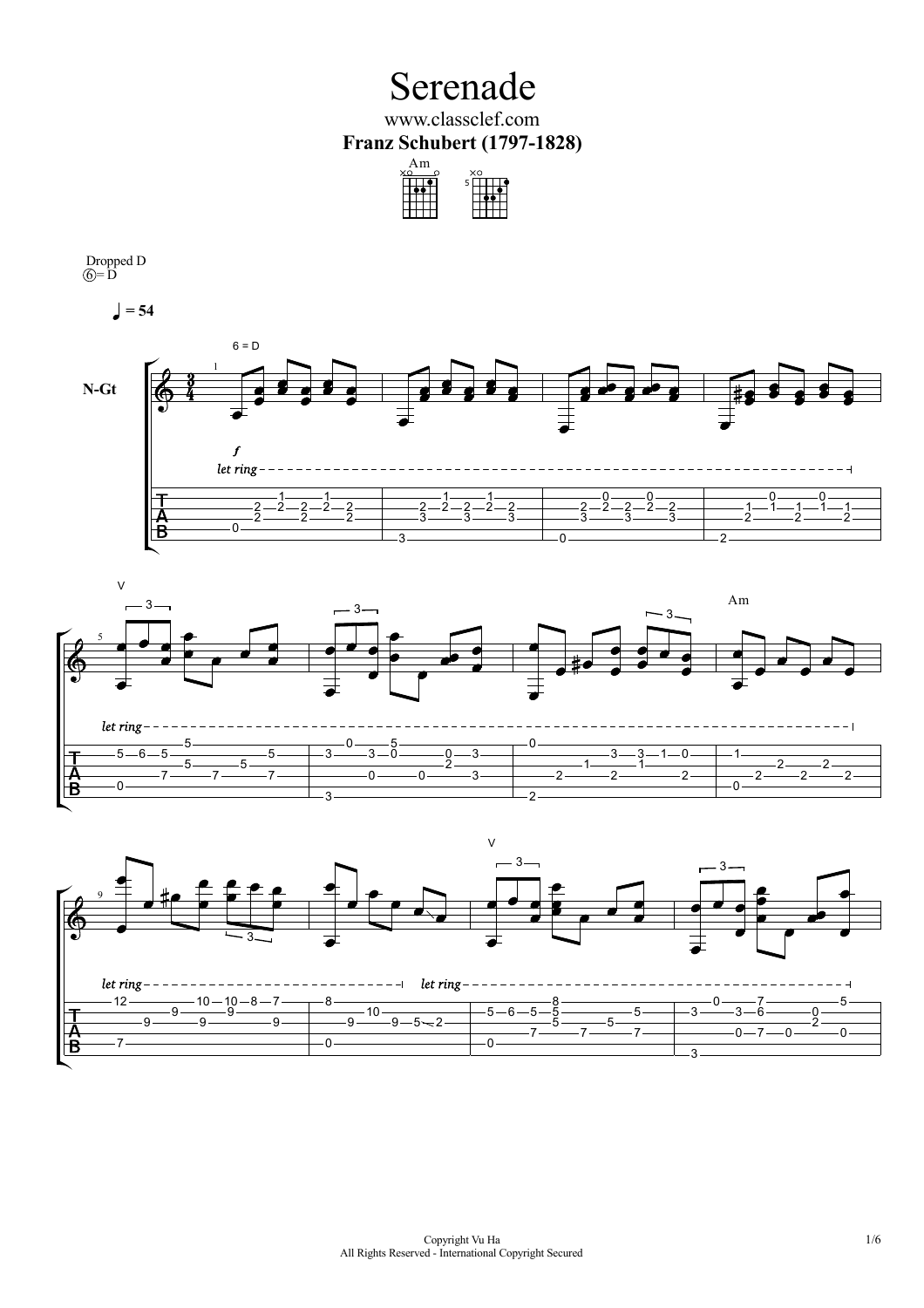

![](_page_1_Figure_1.jpeg)

 $\overline{0}$   $\overline{1}$   $\overline{1}$   $\overline{2}$   $\overline{1}$   $\overline{2}$   $\overline{3}$   $\overline{2}$   $\overline{3}$   $\overline{4}$   $\overline{2}$   $\overline{3}$   $\overline{4}$   $\overline{2}$   $\overline{3}$   $\overline{4}$   $\overline{2}$   $\overline{3}$   $\overline{4}$   $\overline{2}$   $\overline{3}$   $\overline{4}$   $\overline{2}$   $\overline{3}$   $\overline{$ 

 $2 - 7 - 7$ 

 $7 - 2$ 

 $\frac{-2 - 2 - 2}{3}$ 

 $\overline{0}$   $\overline{\phantom{0}}$ 

![](_page_1_Figure_2.jpeg)

![](_page_1_Figure_3.jpeg)

2/6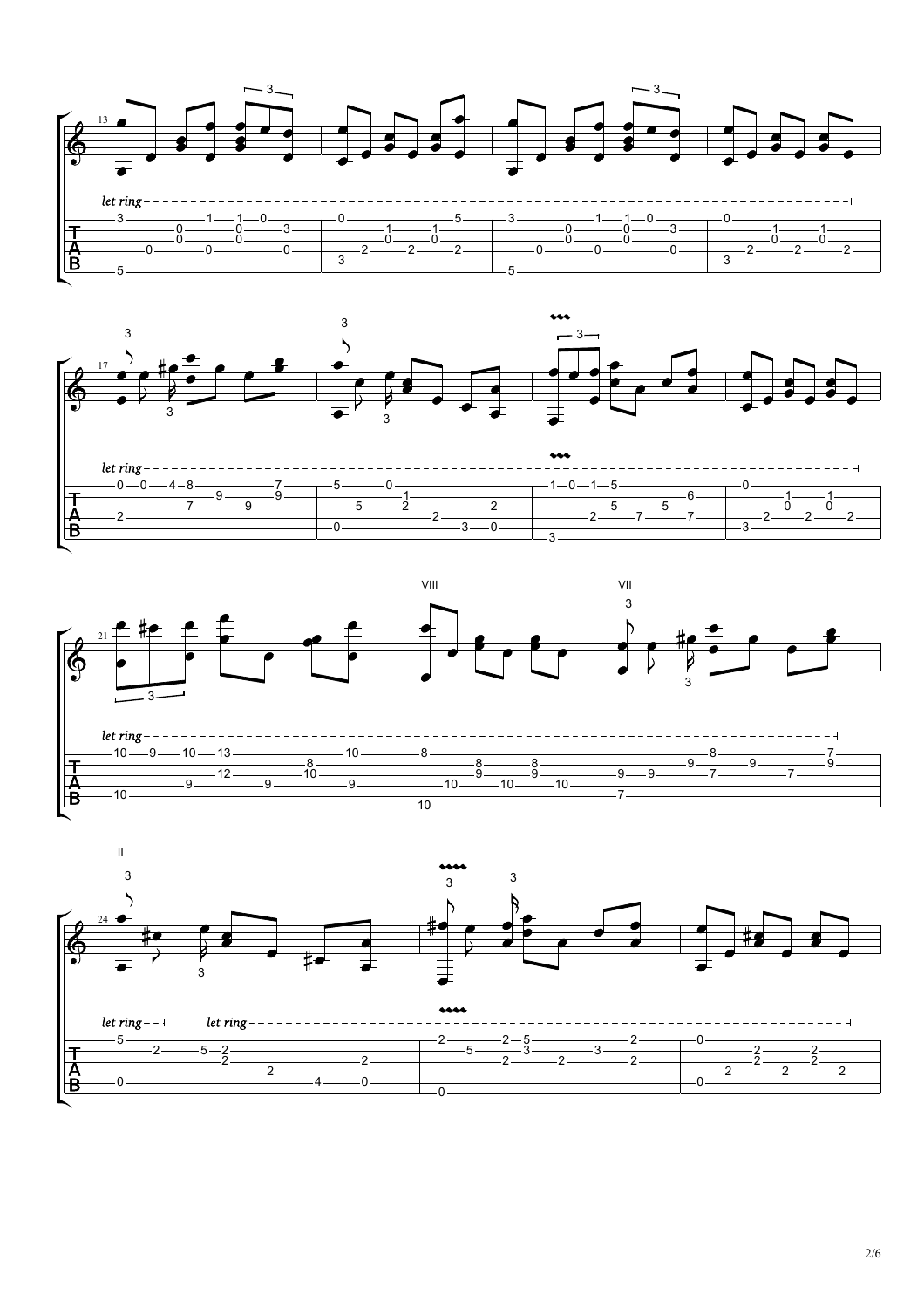![](_page_2_Figure_0.jpeg)

![](_page_2_Figure_1.jpeg)

![](_page_2_Figure_2.jpeg)

![](_page_2_Figure_3.jpeg)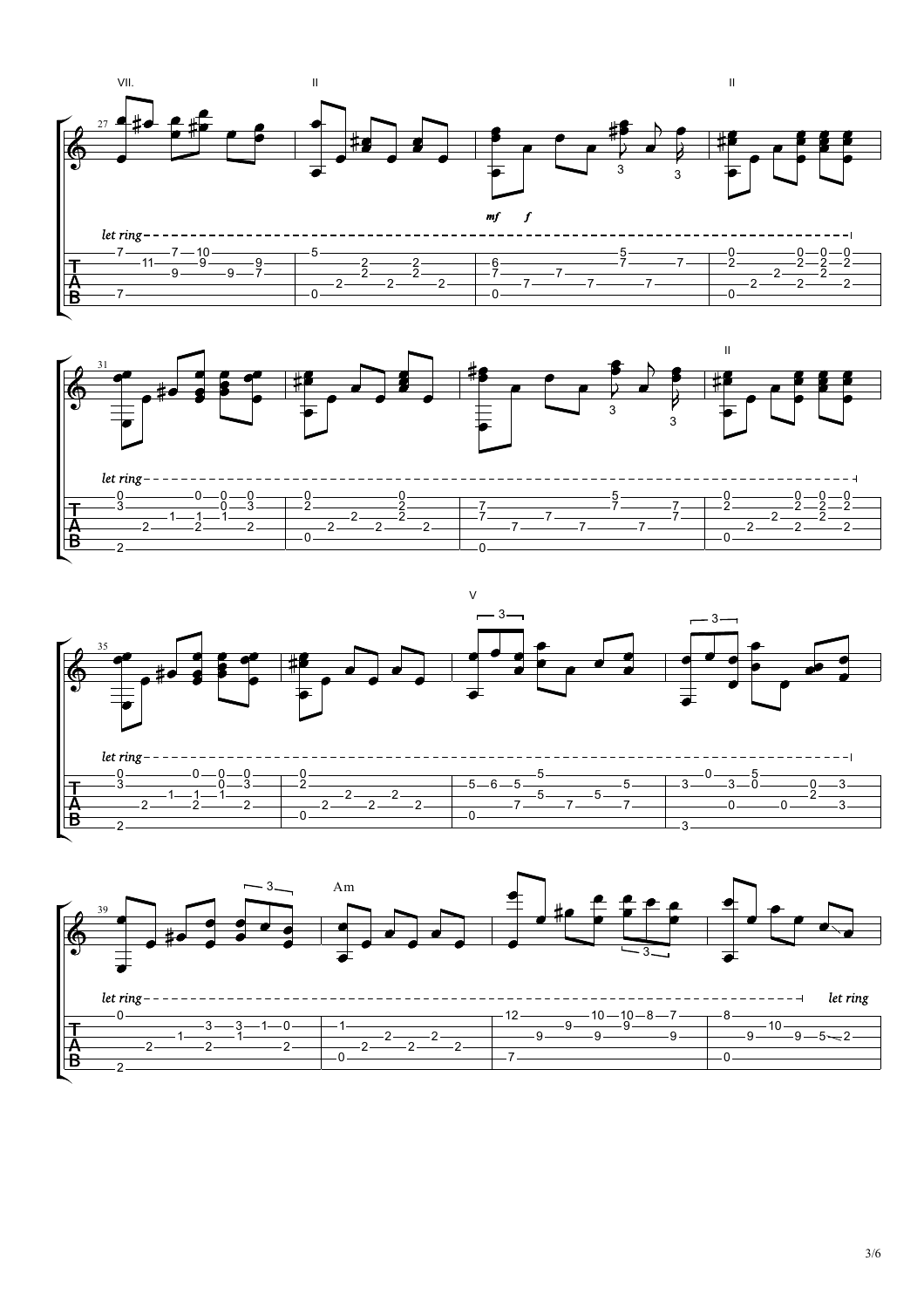![](_page_3_Figure_0.jpeg)

![](_page_3_Figure_1.jpeg)

![](_page_3_Figure_2.jpeg)

![](_page_3_Figure_3.jpeg)

4/6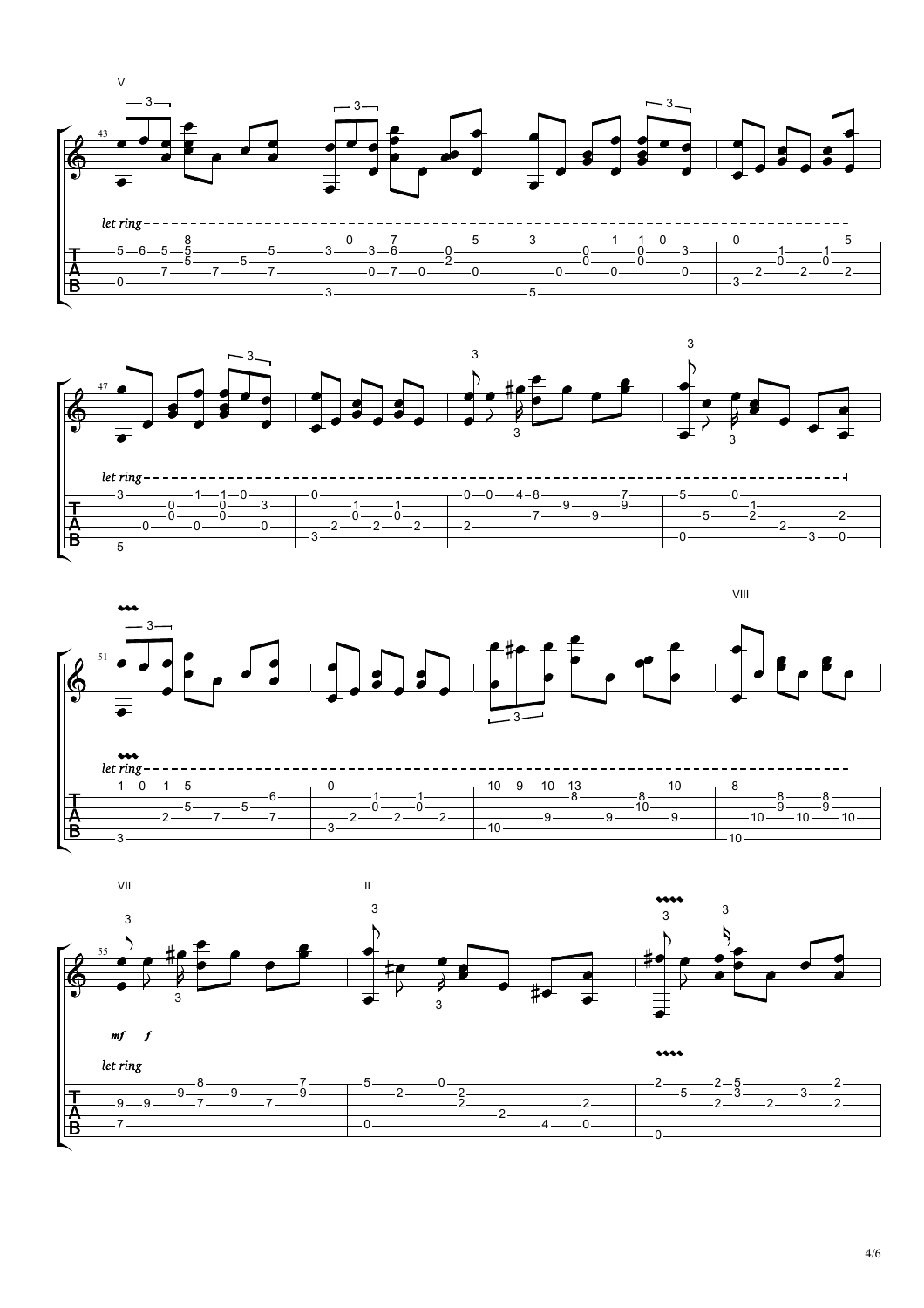![](_page_4_Figure_0.jpeg)

![](_page_4_Figure_1.jpeg)

![](_page_4_Figure_2.jpeg)

![](_page_4_Figure_3.jpeg)